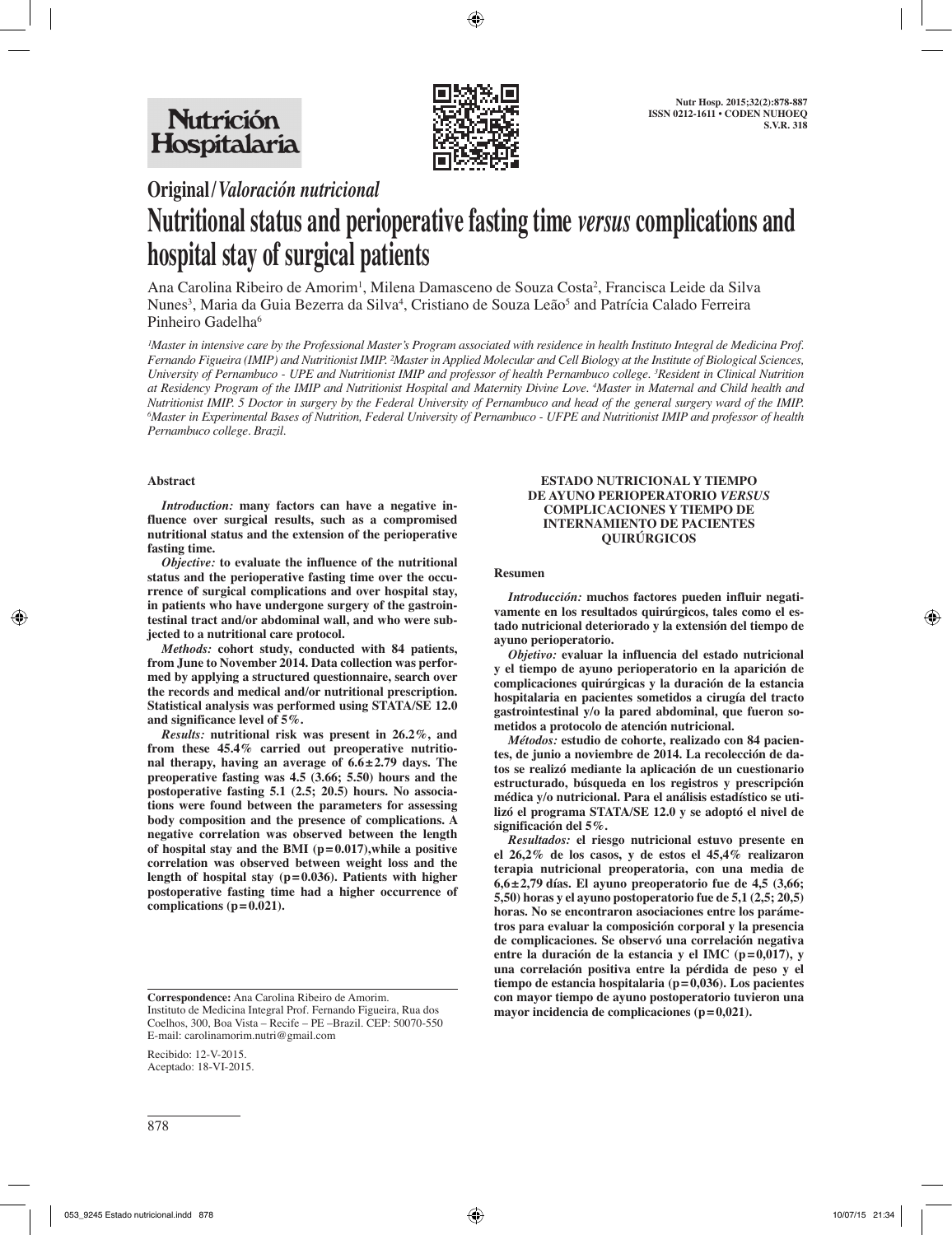*Conclusion:* **the compromised nutritional status and the extension of perioperative fasting time are associated with the occurrence of surgical complications and increased length of hospital stay.**

(*Nutr Hosp.* 2015;32:878-887)

#### **DOI:10.3305/nh.2015.32.2.9245**

Key words: *Nutritional status. Fasting. Length of hospital stay. Nutritional therapy. Postoperative complications.*

#### **Abbreviations**

AC: Arm circumference. BMI: Body mass index. CAMA: Corrected arm muscle area. IMIP: Instituto de Medicina Integral Prof. Fernando Figueira. MAMC: Mid-arm muscle circumference. NRS 2002: Nutritional risk screening. POD: Postoperative day.

SAH: Systemic arterial hypertension. TSF: Triceps skinfold thickness. WL: % of weight loss. %WL: % of weight loss.

# **Introduction**

The nutritional status is one of the independent factors that most influences the postoperative results in elective surgeries. In malnourished or at nutritional risk patients, the organic response to surgical trauma has greater repercussions and contributes negatively on the surgical results<sup>1</sup>. According to the Brazilian Nutrition Survey, nearly 48% of the hospitalized population in Brazil has some degree of malnourishment<sup>2</sup>.

Among the main repercussions associated with malnutrition, the more prominent are increased length of hospital stay and higher percentage of hospital complications<sup>3,4</sup>.

In addition to malnutrition, a prolonged perioperative fasting period contributes negatively to the postoperative recovery. The increase of counterregulatory hormones and prolonged fasting associated to trauma, provoke a greater production of inflammatory mediators that exacerbate the organic response with in numerous effects, such as insulin resistance, muscle proteolysis and lipolysis<sup>5</sup>.

Several factors contribute to the increase of the preoperative fasting time, such as delays in the surgical ward, maximization of fasting by the patient and changes in the scheduling of the surgery which make the actual time of fasting at times much longer than that prescribed. Therefore, the organic response to trauma begins earlier, with this prolonged fasting<sup>6</sup>.

In order to reduce this surgical stress, a prospective and randomized study showed that reducing the time

*Conclusión:* **el mal estado nutricional y la extensión del tiempo de ayuno perioperatorio están asociados a la aparición de complicaciones quirúrgicas y a una mayor duración de la estancia hospitalaria.**

(*Nutr Hosp.* 2015;32:878-887)

#### **DOI:10.3305/nh.2015.32.2.9245**

Palabras clave: *Estado nutricional. Ayuno. Duración de la estancia hospitalaria. Terapia nutricional. Complicaciones postoperatorias.*

of fasting with liquids containing carbohydrates, in the preoperative period, does not result in increased risk of morbidity associated with anesthesia<sup>6</sup>. On the other hand, in the postoperative period, the evidence shows that early refeeding, either by oral or enteral administration, is safe and can be carried out between 12-24hs in most surgeries<sup>7</sup>.

Given the above, the objective of this study was to evaluate the influence of the nutritional status and the perioperative fasting time, in the occurrence of surgical complications and length of hospital stay in patients submitted to a nutrition care protocol.

# **Materials and methods**

This was a cohort study conducted with 84 patients,all over 18 years of age, hospitalized for elective surgery of the gastrointestinal tract and / or abdominal wall, from June to November 2014, in the general surgery ward and surgical intensive care unit *Instituto de Medicina Integral Prof. Fernando Figueira* (IMIP), Recife/PE - Brazil.

The study excluded patients whose nutritional assessment could not be carried out or who presented factors whichhid or could negatively influence the results, such as pregnancy, treatment with radiation and / or neoadjuvant chemotherapy, or completion of the evaluation in a period exceeding 72 hours from admission into the hospital. Also excluded from the study were patients admitted for rapproachment whose data was already part of the research through collection in a previous hospitalization, patients with gastroesophageal reflux disease, patients who had gastrointestinal tract obstruction due to contraindication to shorten fasting, or patients subjected to mechanical bowel cleansing for possibly influencing the nutritional status.

Data collection was carried out by applying a structured questionnaire with direct questions to the patient and / or companion, active search in the records and medical and / or nutritional prescription. Demographic anthropometric, clinical and nutritional care data were collected in the perioperative period.

To assess nutritional risk the *Nutritional risk screening* (NRS 2002) was used, as is indicated for surgical patients. The study considered as patients with indication of preoperative nutritional therapy those who pre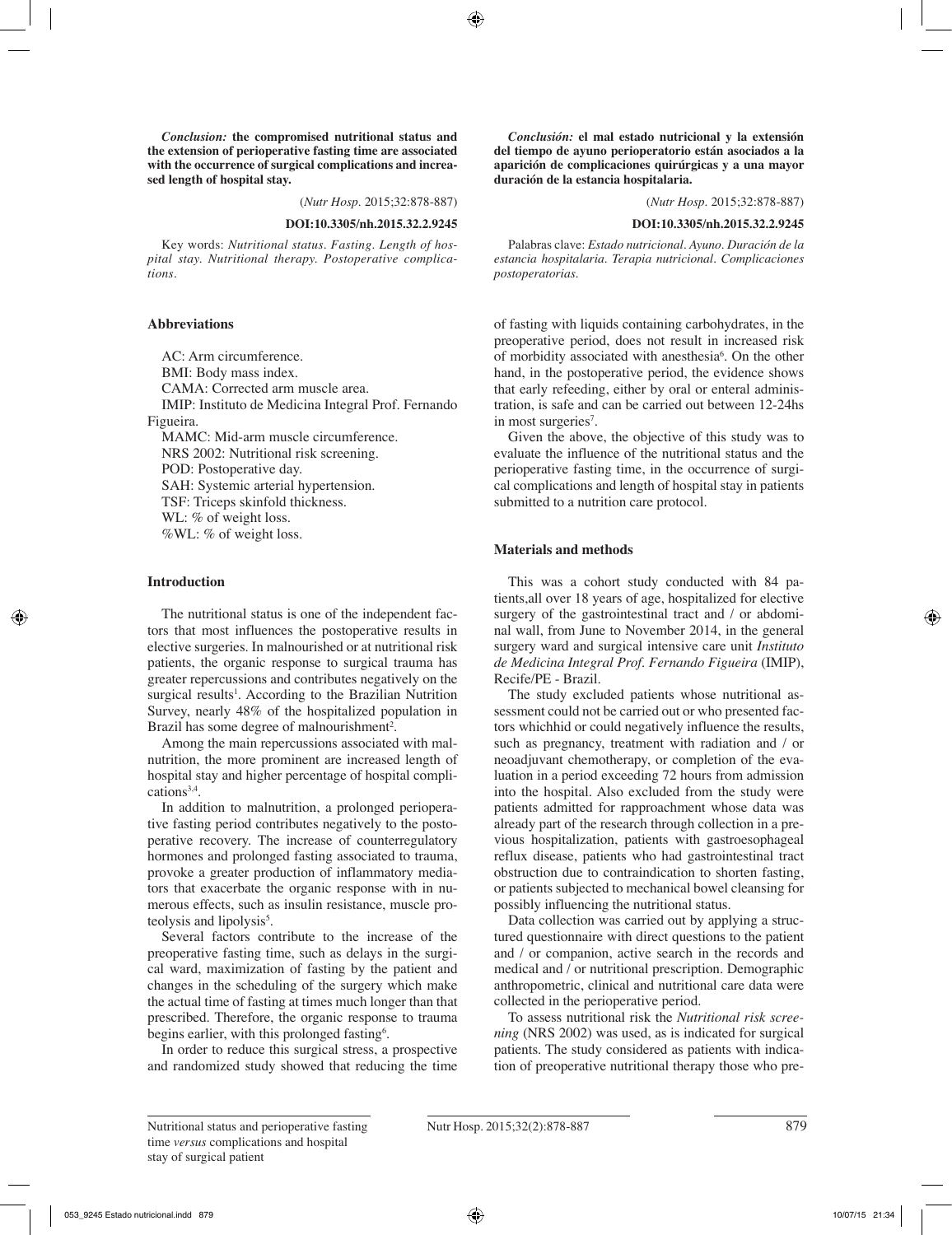sented risk of malnutrition through the interpretation of the score produced by this screening<sup>8</sup>. Those individuals, subjects of the research study, who had two or more channels of access to therapy (oral + enteral or enteral + parental, eg), were classified as mixed route. For oral administration were used nutritional supplement powder, sucrose-free, with fiber, added vitamins and minerals, attending 30% of the nutritional needs. Through a nasogastric tube, a polymeric, high-calorie and high-protein formula was used, that was nutritionally complete, hypo-osmolar, and free of sucrose, lactose and gluten. The parenteral route used the system 3:1, the amino acid being at 10%, glucose at 50%, and lipid emulsion at 20%, with added electrolyte solution, vitamins and trace elements. Enteral diets and parenteral formulations were calculated according to the needs of each patient<sup>9</sup>.

The anthropometric measurements collected were: frequent weight, current weight, height, triceps skinfold thickness (TSF) and arm circumference (AC). After this data the study calculated: body mass index (BMI),% of weight loss (% WL), mid-arm muscle circumference (MAMC) and corrected arm muscle area (CAMA).

The procedures described by Lohman et al. were used to standardize the measurements, performed in duplicate, using the arithmetic mean of the values. To preserve data consistency, the study excluded the measurements that showed difference of more than 100g for weight and  $0.5$  cm for height<sup>10</sup>. The anthropometric assessment was carried out at admission into the hospital or within 72h, exclusively in the preoperative period.

The current weight and height were measured with a digital scale (Welmy® make, model W300) with coupled stadiometer, having capacity of up to 300 kg and precision of 50g, positioned on a level surface. The evaluation of weight loss was carried out by checking the % WL obtained by the equation: [(normal weight - current weight) / usual weight x 100], and classified according to Blackburn & Bistrian, 197711.

The BMI was calculated by the ratio between weight and height squared and classified according to the criteria of the World Health Organization<sup>12</sup> for adults, or Lipschitz<sup>13</sup> for the elderly. For the statistical analysis, the patients were grouped into: malnourished, eutrophic and excess weight.

The TSF was measured with adipometer, Lange Skinfold Calipe make, and the AC with an inelastic metric tape of the same brand. The MAMC and CAMA were obtained using the equations proposed by Gurney and Jelliffe, 1973, and Heymsfield et al, 1982, respectily<sup>14,15</sup>.

The data obtained from the evaluation parameters of the body composition were compared with the reference values of Frisancho and classified according to Blackburn & Bristrian<sup>16,17</sup>.

With respect to the clinical / surgical information,the study collected: diagnosis, comorbidities, surgical procedure performed, surgical technique used (conventional or laparoscopic), anesthetic technique (general, regional or combined) and the average time of the procedure. The surgeries were classified in relation to surgical size as: size I (operations involving the abdominal wall and laparotomies without opening handles and / or manipulation of bile ducts); and size II (operations involving laparotomies with open handles and / or manipulation of the biliary tract)<sup>18</sup>.

The perioperative fasting was quantified in hours, being divided into pre and post-operative fasting. The abbreviation of preoperative fasting was carried outfollowing the multimodal care protocols, offering a solution based on complex carbohydrate at 12,5% in the volume of 200 ml, up to two hours before anesthetic induction<sup>18</sup>.

The preoperative fasting time was calculated as the difference between the time of anesthesia induction and the time at which the solution was ingested. The postoperative fasting time was determined by the difference between the time the surgery ended and the time the patient received the first meal. The return and progression of the diet were carried out according to the surgical procedure, these being defined according to the perioperative nutritional care protocol elaborated by the service. The summary of the protocol can be seen in table I.

The gastrointestinal symptoms evaluated in the postoperative period were: the incidence of nausea, vomiting, abdominal distention, diarrhea and constipation reported by the patient and / or medical staff. Also, postoperative complications occurring within 30 days after the surgical procedure were evaluated, these being: surgical wound infection, anastomotic dehiscence, abdominal abscess, reapproachment, re-admission into the hospital, fistula, flanges, bowel obstruction, hernia and / or others.

The postoperative hospital stay (in days) was calculated as the difference between hospital discharge date and the date of surgery. The clinical result was stratified as discharged or death.

Data analysis was performed using STATA / SE Software 12.0 and Excel 2007. All tests used the 95% confidence interval. To evaluate the distribution of normality of the quantitative variables the Kolmogorov-Smirnov test was used. To verify the existence of association between categorical variables, the Fisher's exact test was used.

To compare data between two groups, when in normal distribution the "t" Student test was used, and when it was not normal the Mann-Whitney test was used. To verify the existence of correlation between non-normal variables Spearman's correlation was used.

The results were presented in tables with their respective absolute and relative frequencies. The numerical variables were presented as measurements of central tendency and measurements of dispersion. The value of  $5\%$  ( $p<0.05$ ) was adopted to reject the null hypothesis.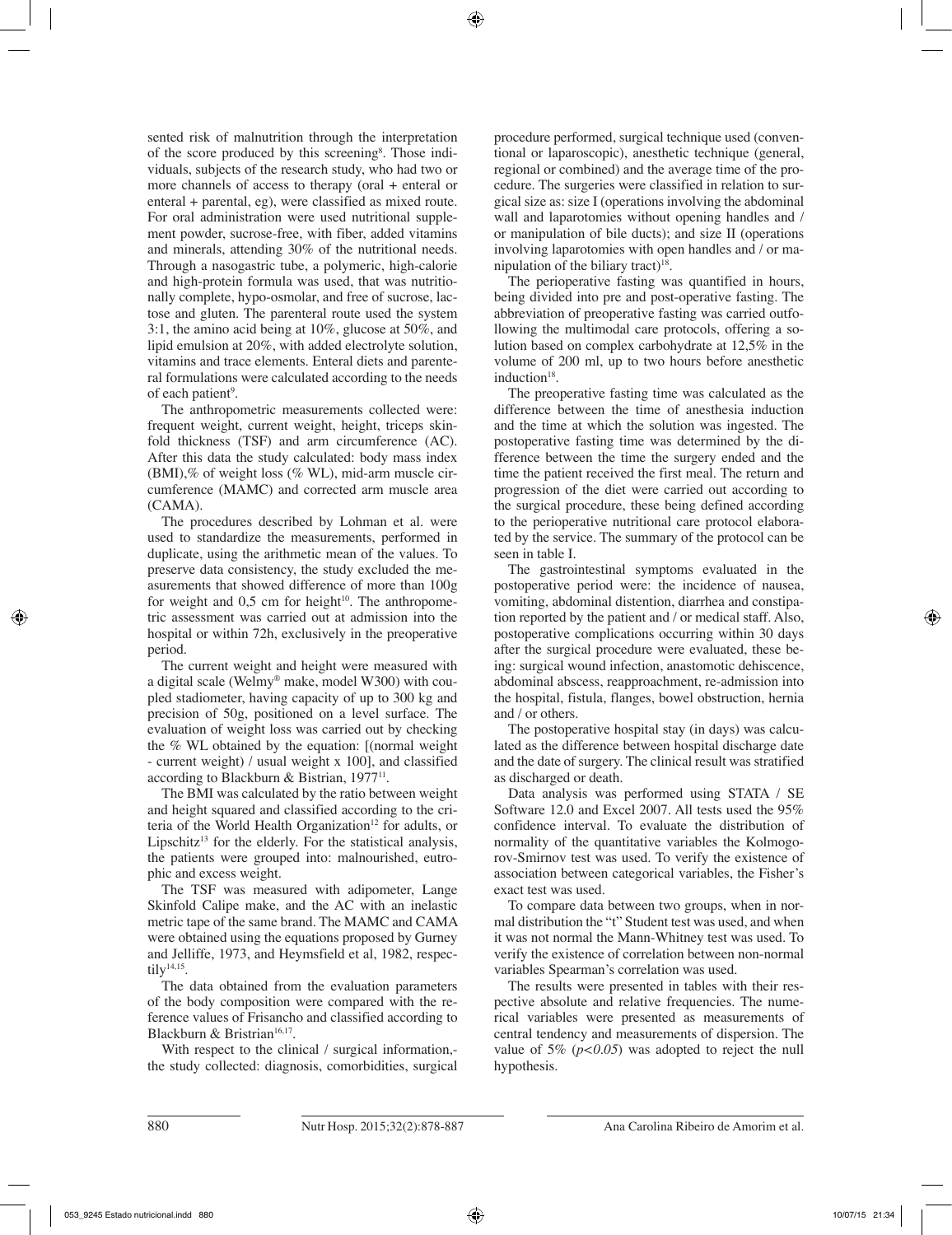| Preoperative                                                                                                                                                                    | Surgeries           | Immediate Postoperative                                                                           | Dietetic Evolution                                                                                                                                                                                                                                                                                                                                                                                                                                                                                                                                                                                               |  |
|---------------------------------------------------------------------------------------------------------------------------------------------------------------------------------|---------------------|---------------------------------------------------------------------------------------------------|------------------------------------------------------------------------------------------------------------------------------------------------------------------------------------------------------------------------------------------------------------------------------------------------------------------------------------------------------------------------------------------------------------------------------------------------------------------------------------------------------------------------------------------------------------------------------------------------------------------|--|
| Fasting of 6<br>hours for solids<br>and ingestion of<br>drinks containing<br>carbohydratesat a<br>concentration of<br>$12.5\%$ , two hours<br>before induction<br>of anesthesia | Hernia surgery      | Liquid diet orally after anes-<br>thetic recovery.                                                | According to acceptance, on the same day.                                                                                                                                                                                                                                                                                                                                                                                                                                                                                                                                                                        |  |
|                                                                                                                                                                                 | Cholecystectomy     | Orally liquid diet after reco-<br>very from anesthesia.                                           | Pasty without fat orally, if with good tolerance,<br>progress to soft consistency without fat orally at<br>the next meal.                                                                                                                                                                                                                                                                                                                                                                                                                                                                                        |  |
|                                                                                                                                                                                 | Partial gastrectomy | 1st postoperative day (POD)<br>- Liquid Diet orally.                                              | 2nd POD - pasty diet without sucrose orally.<br>3rd POD - soft diet without sucrose orally.<br>The progress of the diet must be carried out<br>considering the capacity of the remaining sto-<br>mach. * Lactose restriction can be carried out<br>if the patient presents an adverse reaction after<br>exposure.                                                                                                                                                                                                                                                                                                |  |
|                                                                                                                                                                                 | Total gastrectomy   | 1st POD -<br>nasoenteric probe<br>transanastomotic.                                               | 2nd POD - Volume Progression of the nasoente-<br>ric probe transanastomtic.<br>3rd POD - nasoenteric probe transanastomtic +<br>Start test liquid diet without lactose and sucrose<br>orally*.<br>4 ° POD - Diet of nasoenteric probe transanasto-<br>motic + Progression of diet orally, to total liquid,<br>without lactose and sucrose.<br>5 ° POD - Withdrawal of nasoenteric probe<br>transanastomotic + Progression of diet orally to<br>pasty without lactose and sucrose.<br>* The restart of the diet orally may vary between<br>the third and fifth postoperative day.                                 |  |
|                                                                                                                                                                                 | Gastroplasty        | 1st POD - Start liquid diet<br>test without sucrose orally                                        | 2nd POD - Full Liquid Diet without sucrose<br>orally.                                                                                                                                                                                                                                                                                                                                                                                                                                                                                                                                                            |  |
|                                                                                                                                                                                 | Whipple Surgery     | 1st DPO -<br>nasoenteric probe<br>transanastomtic.                                                | 2nd POD - Volume Progression of the transanas-<br>tomotic SNE.<br>3rd POD - nasoenteric probe transanastomotic+<br>Start test liquid diet without sucrose orally *.<br>4th POD - nasoenteric probe transanastomotic<br>+ diet progression orally to total liquid without<br>sucrose.<br>5th POD - nasoenteric probe transanastomotic+-<br>diet progression orally to pasty without sucrose.<br>6th POD - Withdrawal of nasoenteric probe<br>transanastomotic+ diet progression orally to mild<br>without sucrose.<br>* The restart of the diet orally may vary between<br>the third and fifth postoperative day. |  |
|                                                                                                                                                                                 | Laparotomy explore  | The beginning of the diet will<br>be carried out according to the<br>surgeries carried out above. | The progression of the diet will be performed<br>according to the protocol of the above surgeries.                                                                                                                                                                                                                                                                                                                                                                                                                                                                                                               |  |

**Table I** *Nutritional conduct used in the perioperative period of patients submitted to surgery of the gastrointestinal tract and/or abdominal wall, in the period from June to November of 2014, IMIP/PE, Brazil*

This research project was approved by the Ethics Committee of Research on Human Beings of IMIP, under CAEE 24219213.5.0000.5201. The patients who agreed to participate were informed of the study objectives and the methods to be adopted, and they signed a free and informed consent form containing this information.

# **Results**

The study approached 159 patients, however, 41 did not meet the inclusion criteria, seven refused to participate, 10 did not reduce their fasting, 5 did not undergo surgery of the gastrointestinal tract / abdominal wall, and 12 had their surgeries canceled, thus all of these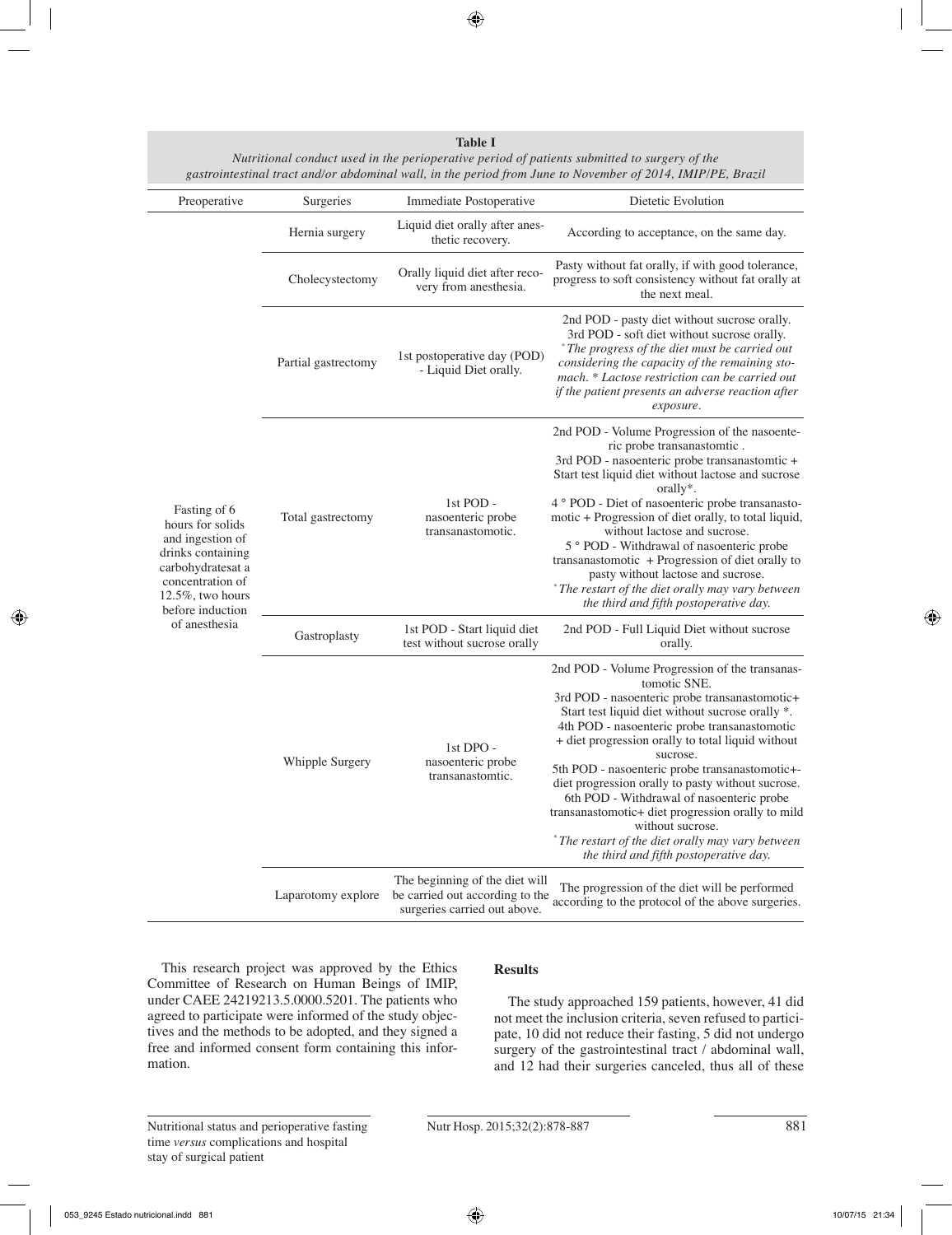| Type of Surgery                 | $\boldsymbol{N}$ | $\%$  |
|---------------------------------|------------------|-------|
| Size I                          |                  |       |
| Cholecystectomy                 | 28               | 33,4  |
| Hernia repair                   | 17               | 20,2  |
| Operation without anastomosis * | 8                | 9,5   |
| Total                           | 53               | 63,1  |
| Size II                         |                  |       |
| Colorectal surgery **           | 15               | 17,8  |
| Biliary-enteric bypass          | 6                | 7,1   |
| Obesity surgery                 | 5                | 6,0   |
| Whipple Surgery                 | 2                | 2,4   |
| Gastrectomy ***                 | 2                | 2,4   |
| Laparotomy Explorer             |                  | 1,2   |
| Total                           | 31               | 36,9  |
| <b>Total</b>                    | 84               | 100,0 |

**Table II** *Type and size of the surgery in patients submitted to surgery of the gastrointestinal tract and / or abdominal wall, in the* 

splenectomy, pancreatectomy, segmental hepatectomy, ostomy; \*\* rectosigmoidectomy, hemicolectomy, transit reconstruction; \*\*\* total and partial.

#### **Table III**

*Pre- and postoperative fasting time in patients submitted to surgery of the gastrointestinal tract and / or abdominal wall, from June to November 2014, IMIP / PE, Brazil.*

|                       | Variable           | Median $(Q1;Q3)$ /<br>$Average + DP$ |  |
|-----------------------|--------------------|--------------------------------------|--|
| Preoperative Fasting  |                    |                                      |  |
| Total                 | 4,5(3,6;5,5)       | 33,4                                 |  |
| Size I                | $4,3$ $(3,6; 5,5)$ | 20,2                                 |  |
| Size II               | $4,8 \pm 2,0$      | 9,5                                  |  |
| Postoperative Fasting |                    |                                      |  |
| Total                 | 5,1(2,5; 20,5)     | 17,8                                 |  |
| Size I                | 3,0(2,0;6,7)       | 7,1                                  |  |
| Size II               | 19,7(13,7; 24,1)   | 6,0                                  |  |

were excluded from the study. The final sample consisted of 84 patients with an average age of  $49,6 \pm 16,4$ years, the majority being adults (72,6%) and female  $(60,7\%)$ .

Approximately 26,0% of the evaluated patients had indication for preoperative nutritional therapy according to NRS 2002. From these, 45,4% carried it out, with the oral administration manner (80%) being the most used. The average time for nutritional therapy was  $6.6 \pm 2.7$  days.

The mean BMI was  $28.6 \pm 6.2$  kg/m<sup>2</sup>, this being the highest percentage of excess weight (70,2%). In relation to weight loss, 21,4% presented severe weight loss, the average %WL being  $11,4 \pm 7,2\%$ . In the assessment of body composition, 10,7%, 21,4%, 42,9% and 44,0% were considered malnourished, when assessed by the TSF, AC, MAMC and CAMA, respectively.

The most common diagnoses were for benign disease of the biliary tracts (38%) and neoplastic diseases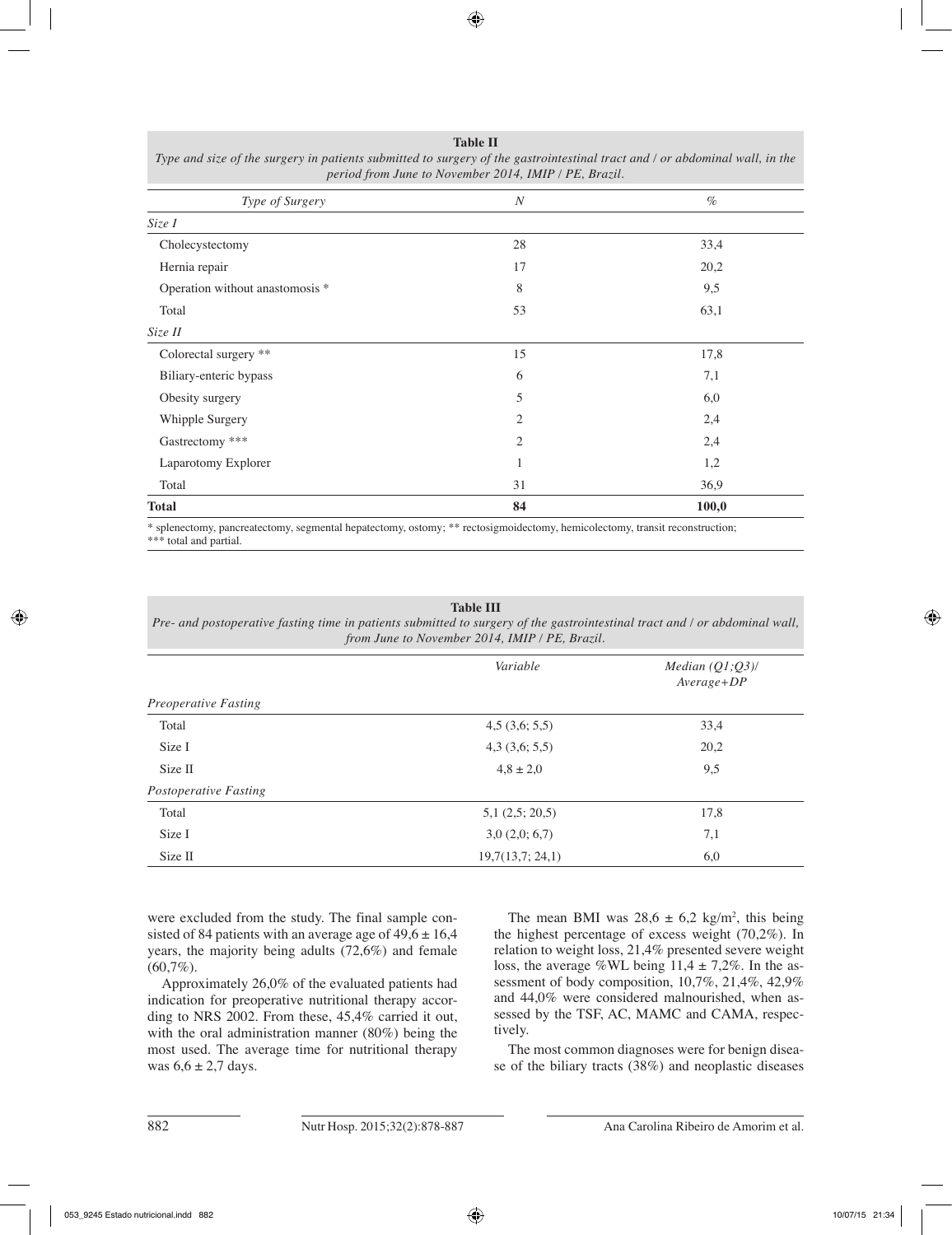(27,4%). Regarding the presence of comorbidities, systemic arterial hypertension (SAH) was the most prevalent (63,8%).

The anesthetic technique most used was the general one 45,2%, followed by combined anesthesia (general + regional) with 31%. The surgical procedures performed are shown in table II. Laparotomy surgerywas performed in 66,7% of patients. The average operating time was  $2,3 \pm 1,5$  hours, the minimum time being of one hour and the maximum of up to eight hours.

The time for total pre-and postoperative fasting andby surgical size can be seen in table III.

Adverse gastrointestinal symptoms were seen in 33,3% of the sample, nausea (23,8%) and vomiting (21,4%) being the most reported. Postoperative complications were observed in a small group of patients, and rapprochement (4,8%) and readmission into the hospital (4,8%) were the most frequent. The mean postoperative hospitalization time was of  $3.0 \pm 3.3$ days. The resultfor all patients included in the study was their discharge.

No associations were found between the nutritional parameters and the occurrence of postoperative complications as demonstrated in table IV.

When comparing the mean BMI (30,7  $\pm$  5,2 kg/m<sup>2</sup>) *vs*  $28,4 \pm 6,3$  kg/m<sup>2</sup>;  $p= 0,322$ ) and %WL (10,0 + 3,6%) *vs*  $11,6 \pm 7,7\%$ ;  $p=0,422$ ) of patients who had postoperative complications and those who did not, significant differences were not seen.

A negative correlation was found between BMI and the length of hospital stay  $(-0.261; p=0.017)$ , and a positive correlation was found between %WL and length of hospital stay (0,321; *p=0,036*).

There was no statistical difference between the preoperative fasting time of patients with and without postoperative complications, these being  $4.3 \pm 1.0$ hours and 4,8 ± 1,9 hours, respectively (*p=0,550*). The median postoperative fasting time was higher in patients who had complications when compared to those without [19,5 (13,3; 23,8) *v*s 4,46 (2,3; 19,9 hours; *p=0,021*].

There was a negative correlation between preoperative fasting time and the time of admission into the hospital, as well as a positive correlation between the postoperative fasting time of surgeries sizes I and II, and the length of hospital stay. This data is presented in table V.

# **Discussion**

Scientific evidence shows that the compromised nutritional status and the extension of perioperative fasting time of patients exacerbate the inflammatory response, contributing negatively to the postoperative recovery. Therefore, it is essential to use measures that can improve the metabolic response to trauma, which justifies the use of multimodal protocols. Among the many suggestions, these protocols call for greater attention to perioperative nutritional care, indicating nutritional therapy and the reduction of preoperative fasting time, as well as the early return to the diet in the postoperative period $18$ .

In this study, the average age was similar to that found by Machado et al.<sup>19</sup>, and there was a majority of females, suggesting a greater concern of this population in seeking the health services $20$ .

The NRS 2002 noted a higher nutritional risk to that found in a Pakistani study which showed a percentage of 22,5%<sup>21</sup>, possibly due to differences of populations and of access to health services. It is important to use nutritional screening tools in order to detect patients for preoperative nutritional therapy, since the impaired nutritional status may negatively influence the recovery of surgical patients<sup>8</sup>.

However, not all patients indicated for preoperative nutritional therapy performed it. This can be justified by the late admission to the ward – held just the day before surgery – the progression of the disease and the need for fast intervention, as well as the unavailability of beds to carry it out.

Nutritional therapy by oral administration was the most widely used, since during the nutritional history of patients they reported ingestion of 50 to 75% of nutritional needs<sup>9</sup>. The average length of nutritional therapy was lower than that recommended by  $ESPEN^{22}$ , however, new studies have demonstrated effectiveness with duration periods between five and seven days<sup>23</sup>.

As for the anthropometric parameters, the average BMI observed in this population noted a higher percentage of excess weight. In a recent study carried out with cholecystectomized patients submitted to reduced fasting protocols, 100% of patients had excess wei $g$ ht<sup>24</sup>. These findings corroborate with the increase in overweight / obesity seen in the Brazilian population<sup>25</sup>. According to the TSF, AC and %WL, the classification of malnutrition was higher than that found by Nunes et al., 2014. This finding demonstrates that the use of isolated methods for anthropometric evaluation, may not predict a compromised nutritional status<sup>26</sup>. This demonstrates the importance of using different methods of assessment of the nutritional status,as this reduces the likelihood of errors caused by the use of isolated methods.

Among the main diagnoses, benign biliary tract disease was the most prevalent. This finding corroborates with the data of Datasus who found that in Brazil, cholelithiasis is the most common abdominal surgical disease among the elderly, thus demonstrating the prevalence of this disease in surgical wards $27$ . The diagnosis of neoplastic diseases also presented a high percentage in this study, however, this data is lower than that found in another study with patients submitted to abdominal surgery<sup>28</sup>. This finding can be explained by the fact that patients who were submitted to neoadjuvant antineoplastic treatments had been excluded from the study, as radio and / or chemotherapy may influence the nutritional status.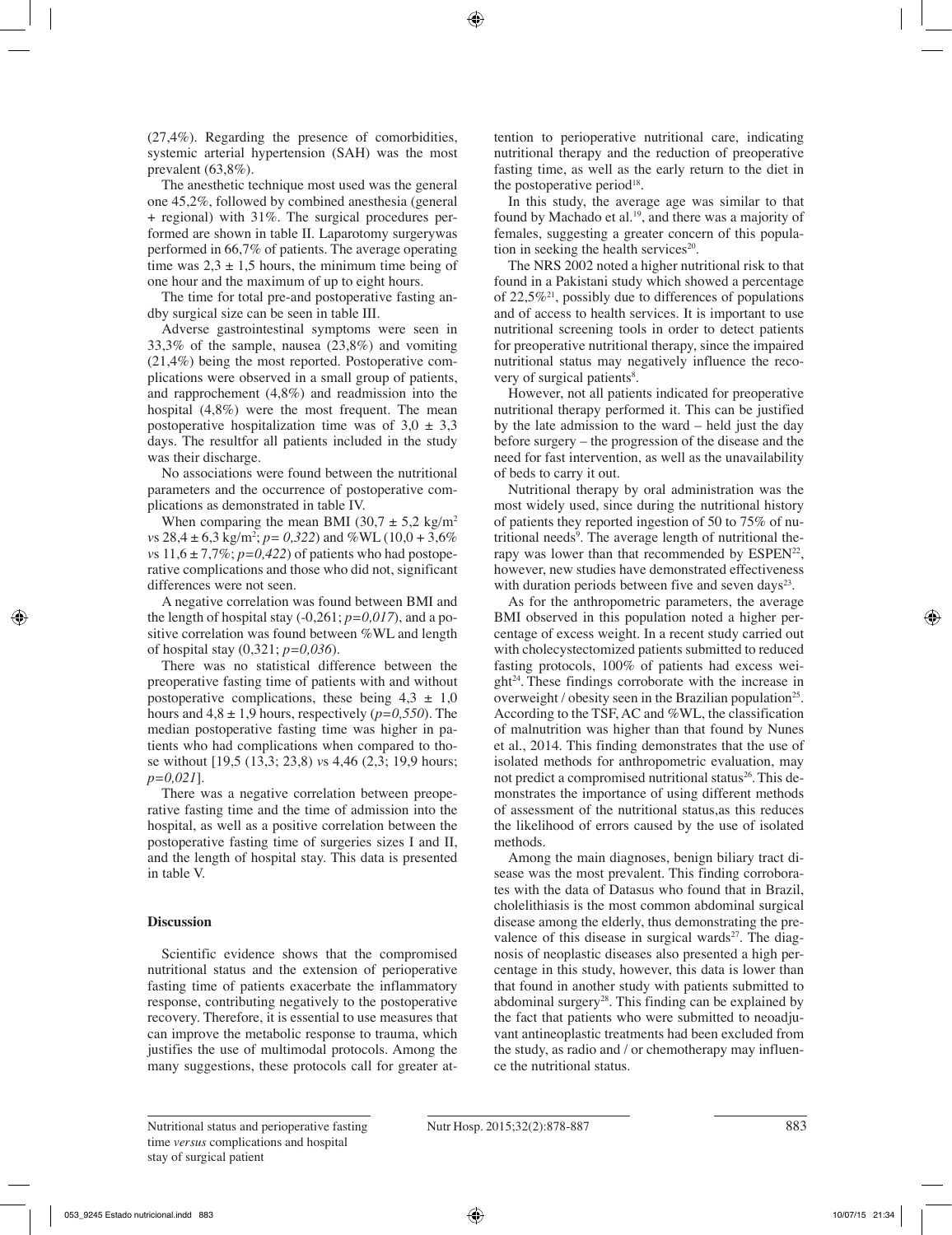|               |                             |       |                  | Postoperative Complications |                  |       |          |
|---------------|-----------------------------|-------|------------------|-----------------------------|------------------|-------|----------|
| Variables     |                             | Yes   |                  | No                          |                  | Total | p-value  |
|               | ${\bf N}$                   | $\%$  | ${\bf N}$        | $\%$                        | ${\bf N}$        | $\%$  |          |
| NRS 2002      |                             |       |                  |                             |                  |       |          |
| Without Risk  | 5                           | 62,5  | 57               | 75,0                        | 62               | 73,8  |          |
| With Risk     | $\mathfrak{Z}$              | 37,5  | 19               | 25,0                        | $22\,$           | 26,2  | $0,426*$ |
| Total         | $8\,$                       | 100,0 | 76               | 100,0                       | 84               | 100,0 |          |
| $\it WL$      |                             |       |                  |                             |                  |       |          |
| Yes           | $\sqrt{2}$                  | 25,0  | 16               | 21,1                        | 18               | 21,4  |          |
| $\rm No$      | $\sqrt{6}$                  | 75,0  | 60               | 78,9                        | 66               | 78,6  | $0,678*$ |
| Total         | $\,$ 8 $\,$                 | 100,0 | 76               | 100,0                       | 84               | 100,0 |          |
| $\it{BMI}$    |                             |       |                  |                             |                  |       |          |
| Desnutrition  | $\boldsymbol{0}$            | 0,0   | $\sqrt{2}$       | 2,6                         | $\sqrt{2}$       | 2,4   |          |
| Eutrophia     | $\mathbf{1}$                | 12,5  | 22               | 28,9                        | 23               | 27,4  |          |
| Excess weight | 7                           | 87,5  | 52               | 68,5                        | 59               | 70,2  | $0,535*$ |
| Total         | 8                           | 100,0 | 76               | 100,0                       | 84               | 100,0 |          |
| $\cal AC$     |                             |       |                  |                             |                  |       |          |
| Desnutrition  | $\overline{2}$              | 28,6  | 16               | 22,5                        | 18               | 23,1  |          |
| Eutrophia     | $\mathfrak{2}$              | 28,6  | 38               | 53,6                        | 40               | 51,3  |          |
| Excess weight | $\mathfrak{Z}$              | 42,8  | 17               | 23,9                        | $20\,$           | 25,6  | $0,440*$ |
| Total         | 7                           | 100,0 | 71               | 100,0                       | $78\,$           | 100,0 |          |
| <b>TSF</b>    |                             |       |                  |                             |                  |       |          |
| Desnutrition  | $\boldsymbol{0}$            | 0,0   | 9                | 13,4                        | $\overline{9}$   | 12,3  |          |
| Eutrophia     | $\mathbf{1}$                | 16,7  | $\overline{9}$   | 13,4                        | $10\,$           | 13,7  |          |
| Excess weight | 5                           | 83,3  | 49               | 73,2                        | 54               | 74,0  | $1,000*$ |
| Total         | $\sqrt{6}$                  | 100,0 | 67               | 100,0                       | 73               | 100,0 |          |
| <b>MAMC</b>   |                             |       |                  |                             |                  |       |          |
| Desnutrition  | $\sqrt{2}$                  | 33,3  | 34               | 50,8                        | 36               | 49,3  | $1,000*$ |
| Eutrophia     | 4                           | 66,7  | 26               | 38,8                        | $30\,$           | 41,1  |          |
| Excess weight | $\boldsymbol{0}$            | 0,0   | $\boldsymbol{7}$ | 10,4                        | $\boldsymbol{7}$ | 9,6   |          |
| Total         | $\sqrt{6}$                  | 100,0 | 67               | 100,0                       | $73\,$           | 100,0 |          |
| CAMA          |                             |       |                  |                             |                  |       |          |
| Normal        | $\overline{3}$              | 50,0  | 33               | 49,3                        | 36               | 49.3  | $1,000*$ |
| Desnutrition  | $\ensuremath{\mathfrak{Z}}$ | 50,0  | 34               | 50,7                        | 37               | 50.7  |          |
| Total         | $\sqrt{6}$                  | 100,0 | 67               | 100,0                       | 73               | 100.0 |          |

**Table IV** *Pre- and postoperative fasting time in patients submitted to surgery of the gastrointestinal tract and / or abdominal wall, from June to November 2014, IMIP / PE, Brazil.*

(\*)Fisher's ExatTest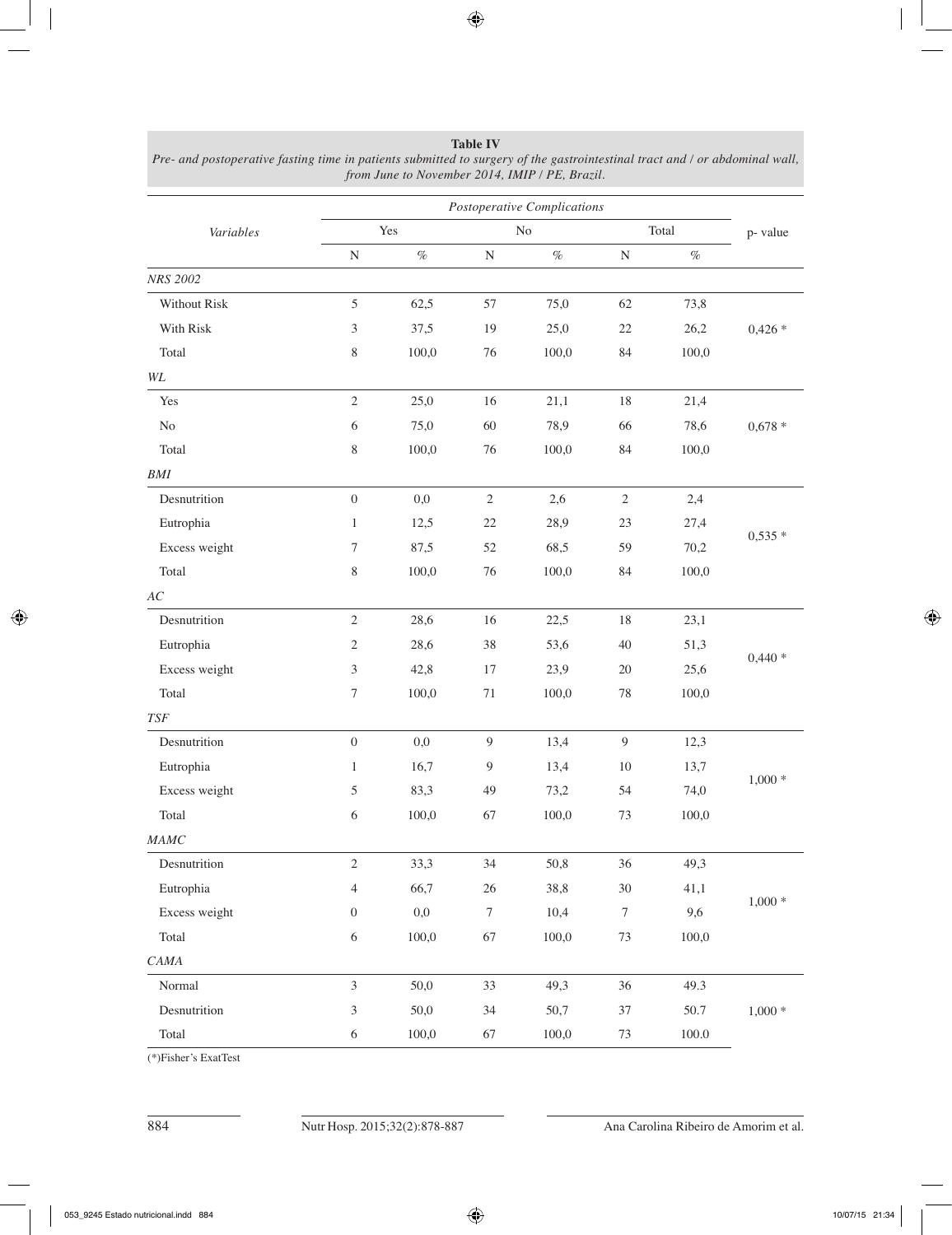| Variables                   | Time of Hospital Stay | $p$ -value |  |
|-----------------------------|-----------------------|------------|--|
| <i>Preoperative Fasting</i> |                       |            |  |
| Size $1(n=53)$              | 0,169                 | $0,226*$   |  |
| Size $2(n=31)$              | $-0,359$              | $0.047*$   |  |
| Postoperative Fasting       |                       |            |  |
| Size $1(n=53)$              | 0,169                 | $0,226*$   |  |
| Size $2(n=31)$              | $-0,359$              | $0.047*$   |  |

**Table V** *Correlation between perioperative fasting time and time of hospital stay of patients submitted to surgery of the gastrointestinal tract and / or abdominal wall, from June to November 2014, IMIP / PE, Brazil.*

(\*) Spearman's CorrelationTest

More than half of the studied population presented some type of comorbidity, SAH being the most prevalent. These findings corroborate with the study of Peres et al.<sup>29</sup>, conducted in 2014, which found 79,1% of associated comorbidities, with higher frequency of SAH.

The study found a higher percentual of size I surgeries,a similar result to another study carried out inpatients submitted to a multimodal protocol<sup>18</sup>, possibly because it is an improbable sample for convenience of patients who met the eligibility criteria.

The preoperative fasting time was lower than that recommended in hospitals that use traditional conductand hospitals that adopt an abbreviation protocol, as a multicentric study conducted in Brazil noted a preoperative fasting time of 8 hours<sup>30</sup>. Scientific evidence supports the innumerous benefits of offering clear liquids or drinks containing added carbohydrate, up to two hours before the induction of anesthesia<sup>18</sup>.

Data about the preoperative fasting time evaluated by surgical size are scarce in the literature. Aguilar et al, evaluating the preoperative fasting time in patients submitted tosize II surgery, found median of 9 (3 -20) hours, which is higher than that found in this study<sup>18</sup>. The general surgery service of the referred institution, prioritizes patients of size II surgeries and/or carriers of neoplasia to be operated first, reducing in this manner the preoperative fasting time.

Regarding the early return of the diet, it is safe and can be carried out without concern of risk for anastomotic leakage, which is usually the greatest cause of concern among surgeons. Despite clear evidence, retrograde conduct is still held. In this studythe reintroduction of the diet,of most patients, was carried out immediately after the anesthetic effect in size Ioperations, and between 12 and 24 hours for patients who carried out sized II surgery. This data corroborates with the literature, which supports the early return of feeding, benefiting the patient withthe return of bowel function and an improved sense of well-being<sup>7</sup>.

The study found a lower frequency of gastrointestinal symptoms in relation to a study carried out by Aguilar et al. in 2007, with cholecystectomized patients submitted to a preoperative reduced fasting protocol. The offer of drinks containing carbohydrate prior to surgery also contributes to the reduction of gastrointestinal symptoms and is associated with shorter hospital stay<sup>31</sup>.

In this study, there was a low rate of postoperative complications, especially of readmissions and reapproachments. This demonstrates that patients who carry out reduced fasting, are better prepared physiologically and therefore leave the hospital more quickly without the need for readmission $32$ .

The length of hospital stay observed in this study corroborated with the data found by Larson et al. There was a decrease in postoperative hospital stay, proving the benefits of implanting multimodal protocols $33$ .

All patients in this study had a positive result (discharge), similar to what was reported by Renet al.<sup>34</sup> No association was observed between the parameters for assessing body composition and the presence of postoperative complications. However, Nunes et al. found a positive association between the malnutrition diagnosed by the AC and the presence of postoperative complications<sup>26</sup>. This can be explained by the lower percentage of postoperative complications found in this study.

There was a negative correlation between BMI and hospital stay, demonstrating that the lower the BMI, the greater the length of hospital stay. In addition, a positive correlation was observed between %WL and hospitalization time, that is, the higher the %WL, the greater the length of hospital stay. Nunes et al. found no association between nutritional status, classified according to the BMI, and the length of hospital stay, however, the patients with severe weight loss remained hospitalized for a longer period of time26.

The median of the postoperative fasting time of patients who suffered complications was statistically higher to those who showed no postoperative complications. On the other hand, there was no association between preoperative fasting time and the presence of complications. Aguilar-Nascimento et al. found lower rates of postoperative complications after the implan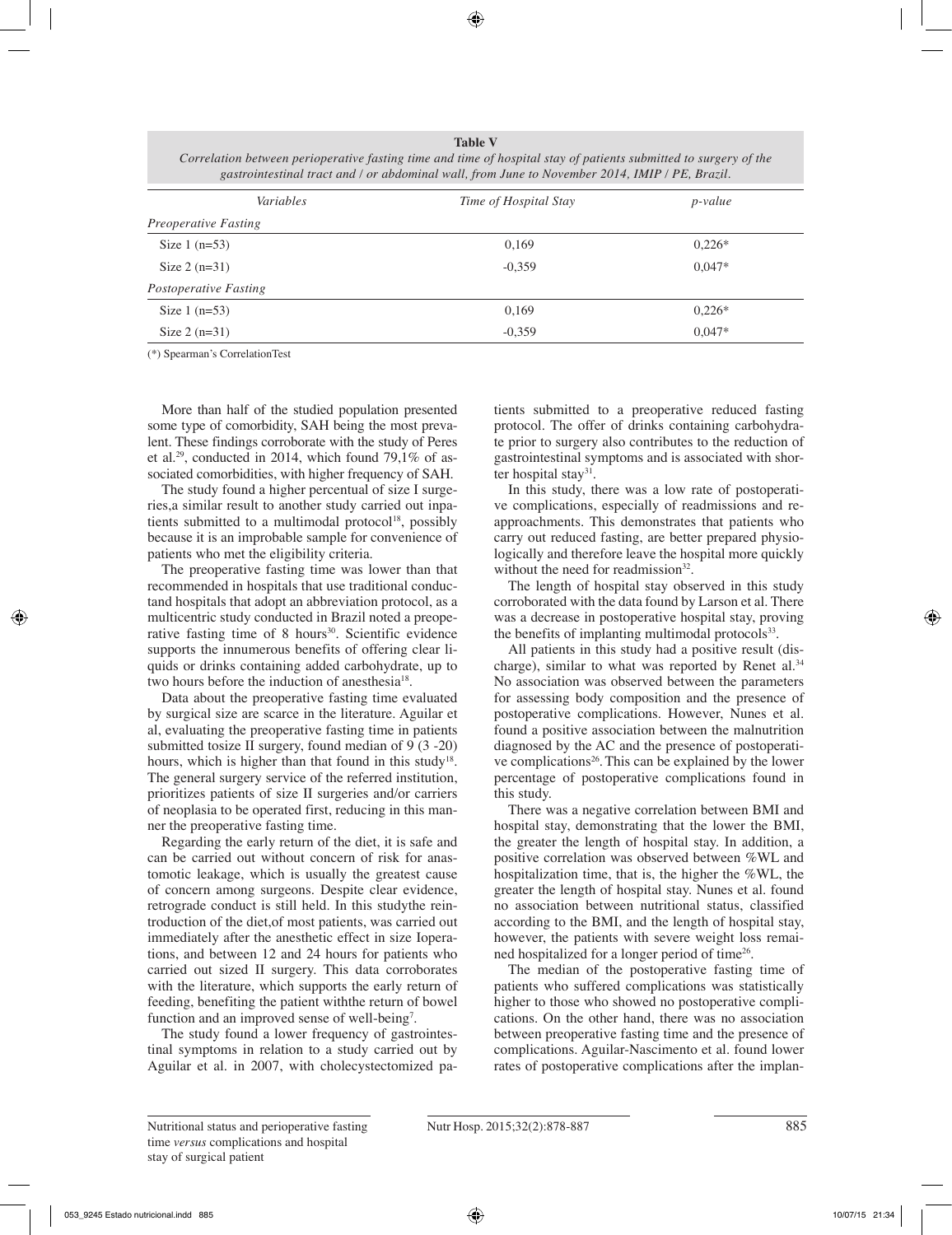tation of the ACERTO project<sup>18</sup>. The findings of this study differ from current evidence, possibly due to the small number of patients with postoperative complications.

In a recent systematic review, lower risk of complications and reduced length of hospital stay was observed in patients submitted to multimodal protocols with reduced perioperative fasting time.<sup>35</sup> In the present study, regardless of surgical size, the shorter the time of postoperative fasting, the lower the length of hospital stay. However, there was no significant correlation between preoperative fasting time of size I surgeries and the length of hospital stay. On the other hand, for patients who carried outsize II surgery, the lower the preoperative fasting time, the greater the length of hospital stay. These findings differ from the literature and can be justified by the small sizeof the sample.

#### **Conclusion**

The compromised nutritional status of patients and the extension of the postoperative fasting time increases the length of hospital stay,of patients submitted to elective surgery of the gastrointestinal tract and abdominal wall. Moreover, the extension of postoperative fasting time is associated with a higher number of postoperative complications in these patients. Thus, the use of routines to help in the nutritional care of the patient must be employed in order to minimize the negative effects of his/her impaired nutritional status and of an extended fasting time,to accelerate postoperative recovery.

#### **Acknowledgments**

We thank the IMIP and the whole department of general surgery and nutrition for contributing to this study. We also thank the FAPE/IMIP for financial support.

#### **References**

- 1. Nascimento JEA, Campos, AC, Borges A, Correia MITD, Tavares GM. Terapia Nutricional no Perioperatório. Sociedade Brasileira de Nutrição Parenteral e Enteral. Associação Brasileira de Nutrologia. Projeto Diretrizes. Associação Médica Brasileira. *Conselho Federal de Medicina: São Paulo* 2011.
- 2. Waitzberg DL, Caiaffa WT, Correia MITD. Hospital malnutrition: the Brazilian National Survey (IBRANUTRI): a study of 4000 patients. *Nutr 2001* 17:573-580.
- 3. Vidal A, Iglesias MJ, Pertega S, Ayúcar A, Vidal O. Prevalence of malnutrition in medical and surgical wards of a university hospital. *Nutr Hosp* 2008, 23:263-267.
- 4. Leandro-Merhi VA, de Aquino JL, Sales Chagas JF. Nutrition status and risk factors associated with length of hospital stay for surgical patients. *JPEN J Parenter Enteral Nutr* 2011, 35:241-248.
- 5. Aguilar-Nascimento JE, Marra JG, Slhessarenko N, Fontes CJ. Efficacy of National Nosocomial Infection Surveillance score,

acute-phase proteins, and interleukin-6 for predicting postoperative infections following major gastrointestinal surgery. *São Paulo Med* J 2007, 125:34-41.

- 6. Aguilar-Nascimento JE, Dock-Nascimento DB. Reducing preoperative fasting time: A trend based on Evidence. *World J Gastrointest Surg* 2010, 2:57-60.
- 7. Lewis SJ, Egger M, Sylvester PA, Thomas S. Early enteral feeding versus ''nil by mouth'' after gastrointestinal surgery: systematic review and meta-analysis of controlled trials. *BMJ* 2001, 323:773-776.
- 8. Kondrup J, Alisson SP, Elia M, Vellas B, Plauth M. ESPEN Guidelines for Nutrition Screening. *Cli Nutr* 2002, 22: 415-421.
- 9. Mariette C, De Botton ML, Piessen G. Surgery in esophageal and gastric cancer patients: what is the role for nutrition support in your daily practice? *Ann Surg Oncol* 2012, 14:2128-34.
- 10. Lohman TG, Roche AF, Martorell R: Anthropometric Standardisation Reference Manual. *Champaign IL: Human Kinetics Books* 1988.
- 11. Blackburn GL, Bistrian BR: Nutritional and metabolic assessment of the hospitalized. *JPEN J Parenter Enteral Nutr* 1977, 1:11-22.
- 12. Who Physical Status: The Use and Interpretation of Anthropometry. Report of a WHO Expert Committee. *Aging And Working Capacity* 1995, 854: 1-452.
- 13. Lipschitz DA: Screening for nutritional status in the elderly. *Prim Care* 1994, 21:55-67.
- 14. Gurney JM, Jelliffe DB: Arm anthropometry in nutritional assessment: normogram for rapid calculation of muscle circunference and cross-sectional muscle and fat áreas. *Am J Clin Nutr* 1973, 26:912-915.
- 15. Heymsfield SB, Mc Manus C, Smith J, Stevens V, Nixon DW: Anthropometric measurement of muscle mass: revised equations for calculating bone-free arm muscle area. *Am J Clin Nutr* 1982, 36:680-690.
- 16. Frisancho AR: Anthropometric standards for the assessment of growth and nutritional status. *Ann Arbor, MI: University of Michigan Press* 1990. 189p.
- 17. Blackburn GL, Thornton PA: Nutritional assessment of the hospitalized patient. *Med Clin North Am* 1979, 63:11103- 11115.
- 18. Aguilar-Nascimento JE, Bicudo-Salomão A, Caporossi C, Silva RM, Cardoso EA, Santos TP. Acerto pós-operatório: avaliação dos resultados da implantação de um protocolo multidisciplinar de cuidados perioperatórios em cirurgia geral. *Rev Col Bras Cir* 2006, 33:181-188.
- 19. Pexe-Machado PA, Oliveira BD, Dock-Nascimento DB, Aguilar-Nascimento JE: Shrinking preoperative fast time with maltodextrin and protein hydrolysate in gastrointestinal resections due to câncer. *Nutr 2013, 29* 1054–1059.
- 20. Souza VC, Dourado KF, Lima ALC, Bernardo E, Caraciollo P: Relationship between nutritional status and immediate complications in patients undergoing colorectal surgery. *J Coloproctol* 2013, 33: 83–91.
- 21. Karateke F, Ikiz GZ, Kuvvetli A, Menekse E, Das K, Ozyazici S, Atalay BG, Ozdogan M: Evaluation of nutritional risk screening-2002 and subjective global assessment for general surgery patients: a prospective study. *J Pak Med Assoc* 2013, 63: 1405-1408.
- 22. Braga M, Ljungqvist O, Soeters P, Fearon K, Weimann A, Bozzetti F. ESPEN guidelines on parenteral nutrition: surgery. *Clin Nutr* 2009, 28:378-386.
- 23. Jie B, Jiang ZM, Nolan MT, Zhu SN, Yu K, Kondrup J. Impact of preoperative nutritional support on clinical outcome in abdominal surgical patients at nutritional risk. *Nutr* 2012, 28:1022-1027.
- 24. Perrone1 F, Silva-Filho AC, Adôrno IF, Anabuki NT, Leal FS, Colombo T, Silva BD, Dock-Nascimento DB, Damião A, Aguilar-Nascimento JE: Effects of preoperative feeding with a whey protein plus carbohydrate drink on the acute phase response and insulin resistance. A randomized trial. *Nutr Journal* 2011, 10:66.
- 25. Brasil. Ministério da Saúde. Secretaria de Vigilância em Saúde. Vigitel Brasil 2013: vigilância de fatores de risco e proteção